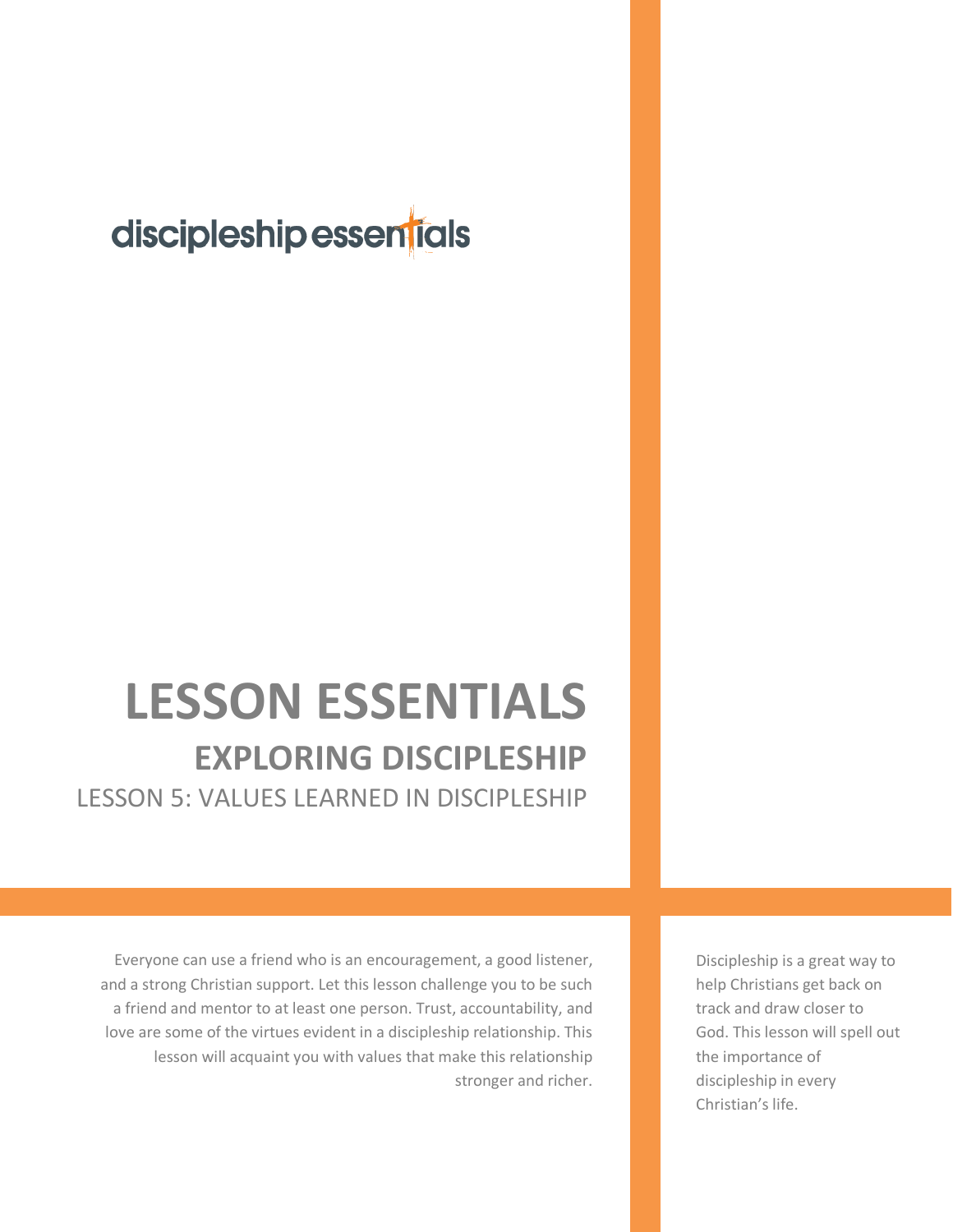Discipleship is a relationship based on trust, where the mentor benefits just as much as the mentee. Discipleship causes a mentor to reevaluate his life so that he can be a good example to the person he is leading.

The most important fruit of one-on-one discipleship is the value of accountability. Trying to beat your body and make it your slave, as the Apostle Paul puts it, might not always be a piece of cake. Doing it all alone might make the battle even harder. This is where a discipleship relationship can help.

Contrary to common perception, discipleship isn't a one-way communication where the mentor speaks and the recipient benefits from his pearls of wisdom. It is a relationship based on trust, where the mentor benefits just as much as the mentee. Discipleship causes a mentor to re-evaluate his life, so that he can be a good example to the person he is leading.

Discipleship can be practised at an individual level, or in a group – both styles having their unique benefits. A one-on-one relationship offers guidance, a listening ear, and spiritual support during hard times. This relationship is based on trust and abounding in grace, where one person is completely accountable to the other. Sometimes, this relationship can also be an equal one, where both participants are equally accountable to each other.

While there are many benefits of such a relationship, you can't miss the level of trust and openness in such an equation. This comfort level enables the participants to share their struggle with sin, or areas of their life that they would hesitate to make public. Because of the nature of this relationship, the parties are not just blessed with emotional support, but also spiritual support. The two can counsel and pray for each other as they pour their hearts out.

In the case of discipleship groups, several people get together regularly for prayer and fellowship. These groups could be given different names by different churches. Some of the common tags are cell groups, prayer groups, or discipleship groups. During these meetings, each person is given time to voice his concerns, or to update the others with certain issues that he may be facing. It is understood that whatever discussed within the group stays within the group, and so people can share issues and prayer requests personal to them.

While some of these groups might choose to have age or gender restrictions, their main focus is to study the Word of God with the aim of sharing Biblical insights and participating in discussions and debates. Members, more often than not, enjoy being a part of these groups because a sense of camaraderie is shared between them and a sense of belonging.

Regardless of the format of discipleship that might be exercised, there are some core values that we can pick up from such relationships. The most important fruit of one-on-one discipleship is the value of accountability. Trying to beat your body and make it your slave, as the Apostle Paul puts it, might not always come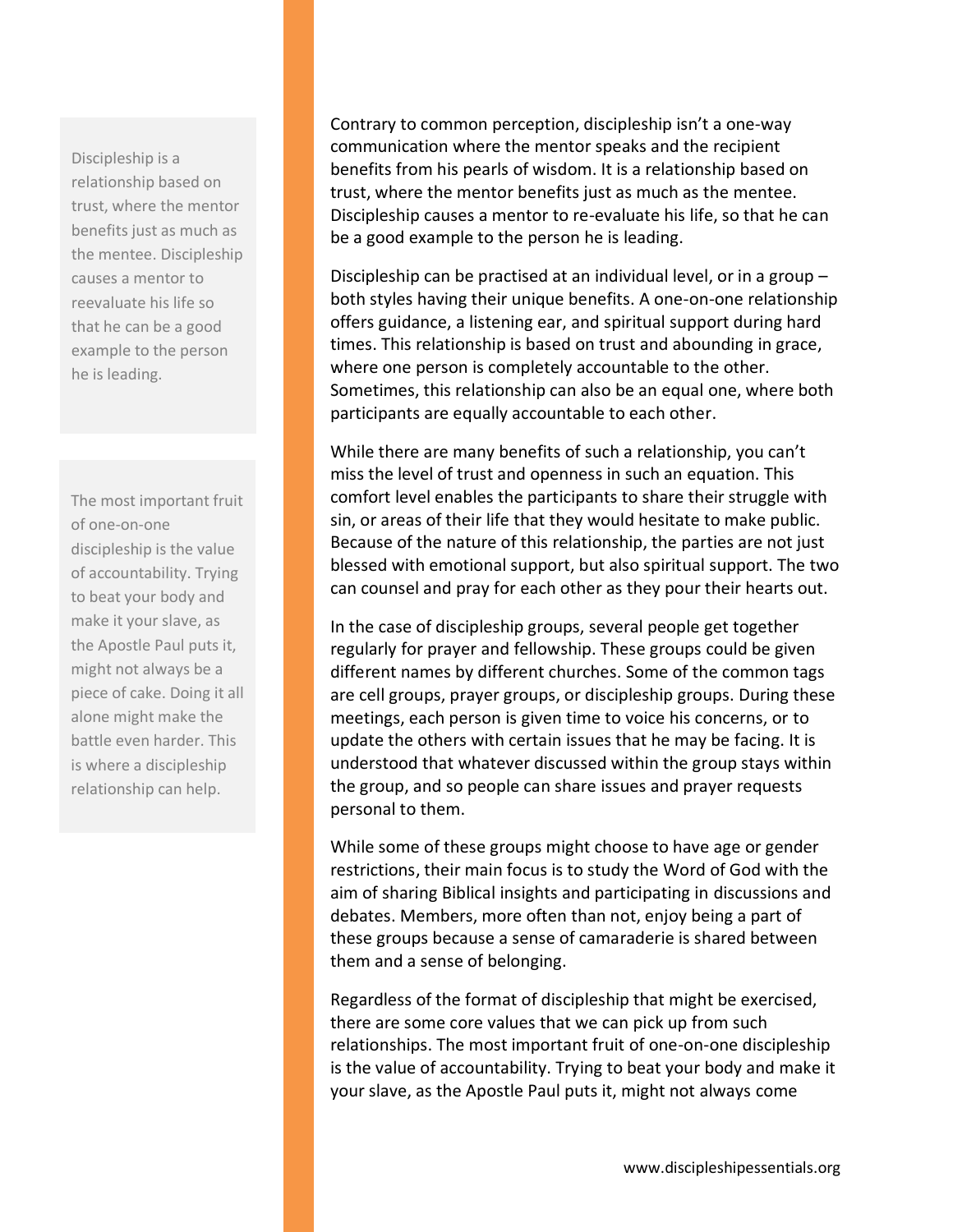naturally. Doing it all alone might make the battle even harder. This is where a discipleship relationship can help. For example, if there is someone who is secretly struggling with a particular sin, such as pornography, or a smoking habit, having a good rapport with one's mentor might help in overcoming this sin. In such a case, accountability can go a long way in dealing with sin. A regular boost of encouragement and a periodic 'how's it going?' from the mentor can be more effective than any self-help book or a feelgood crash course. The mentor, too, will be forced to take stock of his life, given that a younger, more impressionable Christian is watching his every move. He might therefore become a better Christian himself as he exhibits the Christian virtues of integrity and spiritual discipline.

Discipleship groups have their strong points, too. In most churches, small groups are where Christians get an opportunity to help lead proceedings. Everybody gets a chance to preach the Word of God, teach the lesson, or lead the worship. Many a great preacher and worship leader got their first big opportunity to serve in these small gatherings. These groups not only teach Christians more about community living, and being fruitful in the church, but they also teach practical application of God's Word through in-depth Bible studies.

Simply put, if the group is studying about the fruit of the Spirit, they discuss together how they could actually bear such fruit in their personal lives, and then hold a mirror to each other as they struggle to grasp the practical application of the lesson. This group might grow in numbers, but more importantly, it grows in its relationship with God and each other.

Discipleship, be it individual or group, aims to bring people closer to God, and in the process enriches lives and increases our friend base. Are you ready to be a mentor?

Discipleship, be it individual or group, aims to bring people closer to God, and in the process enriches lives and increases our friend base. Are you ready to be a mentor?